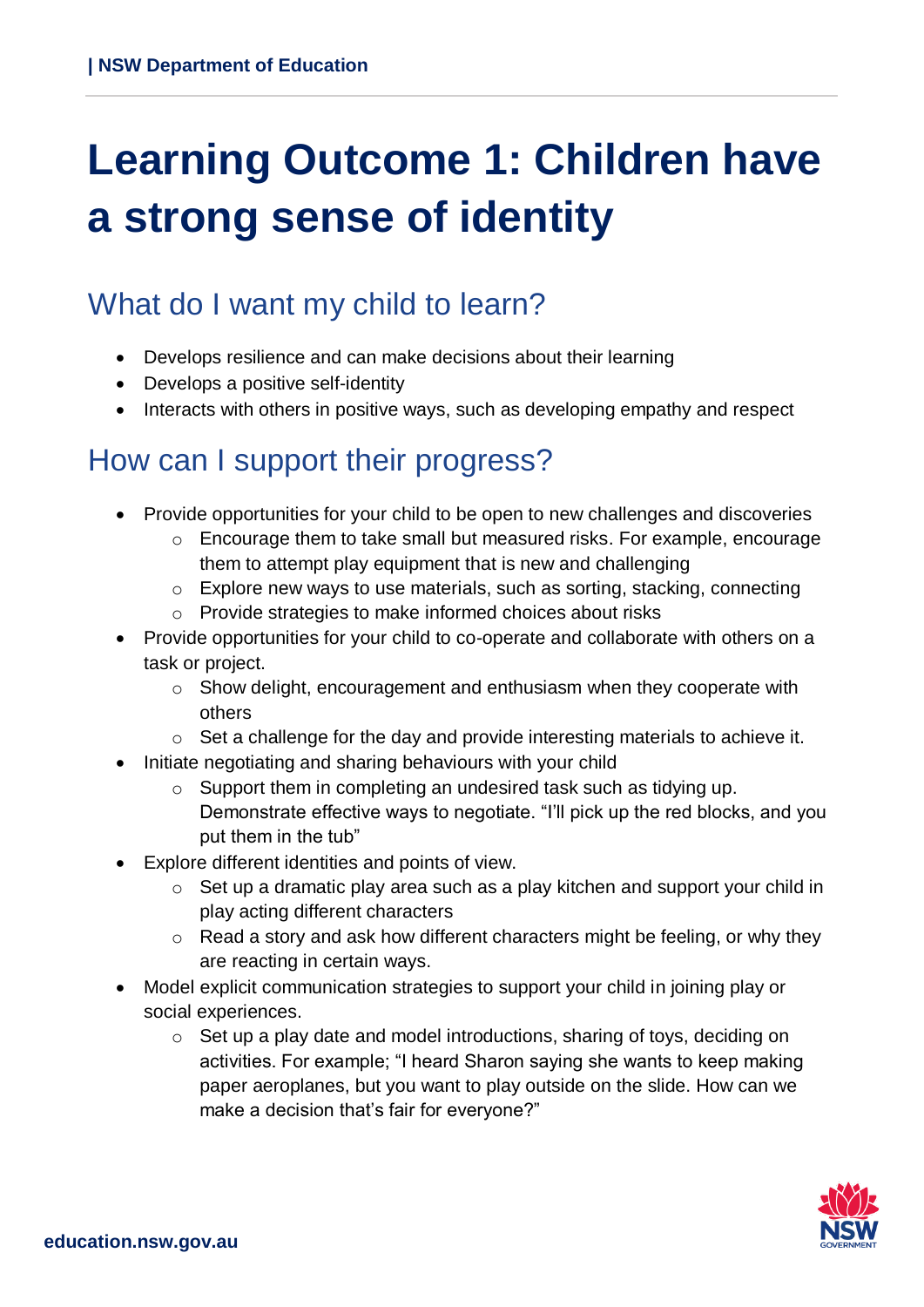$\circ$  Support your child to express their emotions in positive ways. "I can see that you're angry with your brother. It's ok to be angry, but it's not ok to hit him. What can we say to him so he understands?"

### How will I know if my child is learning?

- They are becoming more confident and willing to take small but considered risks in their learning
	- o They will have a go at challenging tasks, and ask for help if they need it
	- o Will experiment with toys/learning equipment in different and creative ways
	- o Will show confidence (and not fear for doing something wrong) in attempting learning tasks
- They will show increasing awareness of the needs and rights of others. For example:
	- $\circ$  Show empathy when a friend is crying
	- o Say sorry (independently, or after a suggestion) if they realise they have hurt someone
	- o Recognise the different roles and perspectives of characters in story books or TV
- Celebrate and share their contributions and achievements with others
	- o Draw your attention to something they have done or made
	- o Ask to put a painting on the fridge
	- o Express positive emotions after accomplishing something
- Express a range of emotions, thoughts and views constructively
	- o Be more able to talk about their feelings
	- o Feel supported when they are feeling strong emotion
	- o Understand how others might be feeling
	- o Express ideas about things that are happening
	- o Tell you about their likes and dislikes

## Tips for learning at home

- Try to follow your child's lead as much as possible and allow your child choice about which play experiences and activities, they want to participate in
- Give you child as much or as little time as they need for each learning experience
- Provide your child with uninterrupted play time where possible
- Support your child when they ask or show signs that they need help with their task
- Offer praise and encouragement for any learning attempts, even if they don't get it quite right
- Engage in discussion with your child about their play and what they are learning
- It doesn't matter if the suggested experiences don't go according to plan, allow your child to lead the play and learning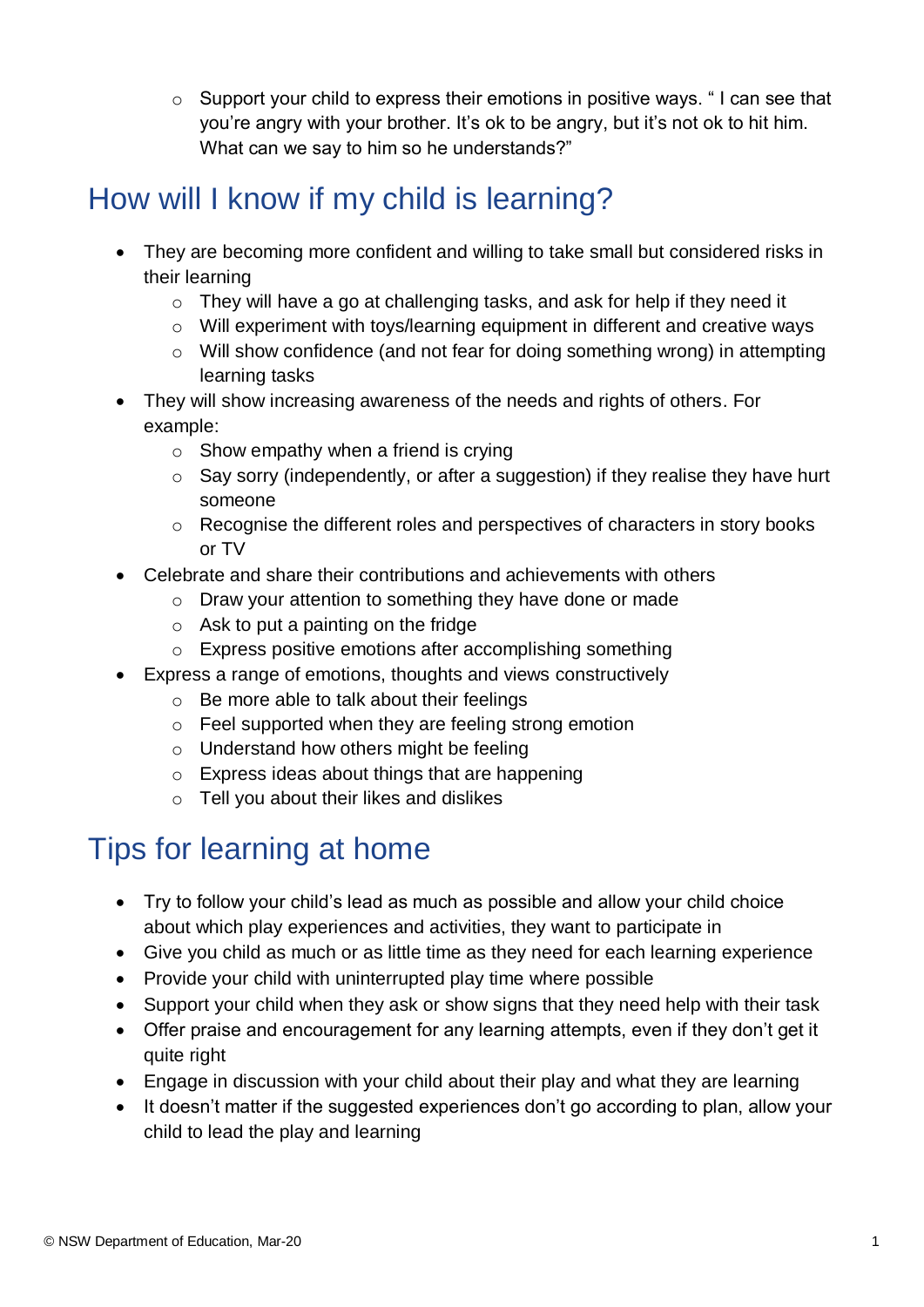## Developing resilience and decision making

#### **Having a go**

#### **Materials**

A selection of different things you might find around the yard or a friends yard such as logs, planks, old tyres, rope, large rocks, a ladder, hoops, large sticks

#### **What to do**

Ask your child to help you build an obstacle course with the materials. Encourage them to make decisions about how to place the items and how to make sure it isn't too easy. Celebrate your child's decision making and successes. Make suggestions about the level of challenge that you think your child is capable of.

#### **Hula hoop challenge**

#### **Materials**

3-5 children or family members, and a hula hoop

#### **What to do**

Have the kids form a circle while holding hands, but before the last pair connect, place a hula-hoop over one arm. Without letting each others hands go, the challenge is to get the hula-hoop to move across the circle. Kids will have to work together to move the hoop and support each other so they don't fall over. At the end, talk about what made it difficult and the ideas they came up with to solve problems.

SOURCE: [https://www.tomsofmaine.com/good-matters/healthy-feeling/building-resilience](https://www.tomsofmaine.com/good-matters/healthy-feeling/building-resilience-in-children-using-fun-games)[in-children-using-fun-games](https://www.tomsofmaine.com/good-matters/healthy-feeling/building-resilience-in-children-using-fun-games)

### Developing a positive self-identity

**My messy room**

**It's a mess**

A mess or untidy place in the house

#### **What to do**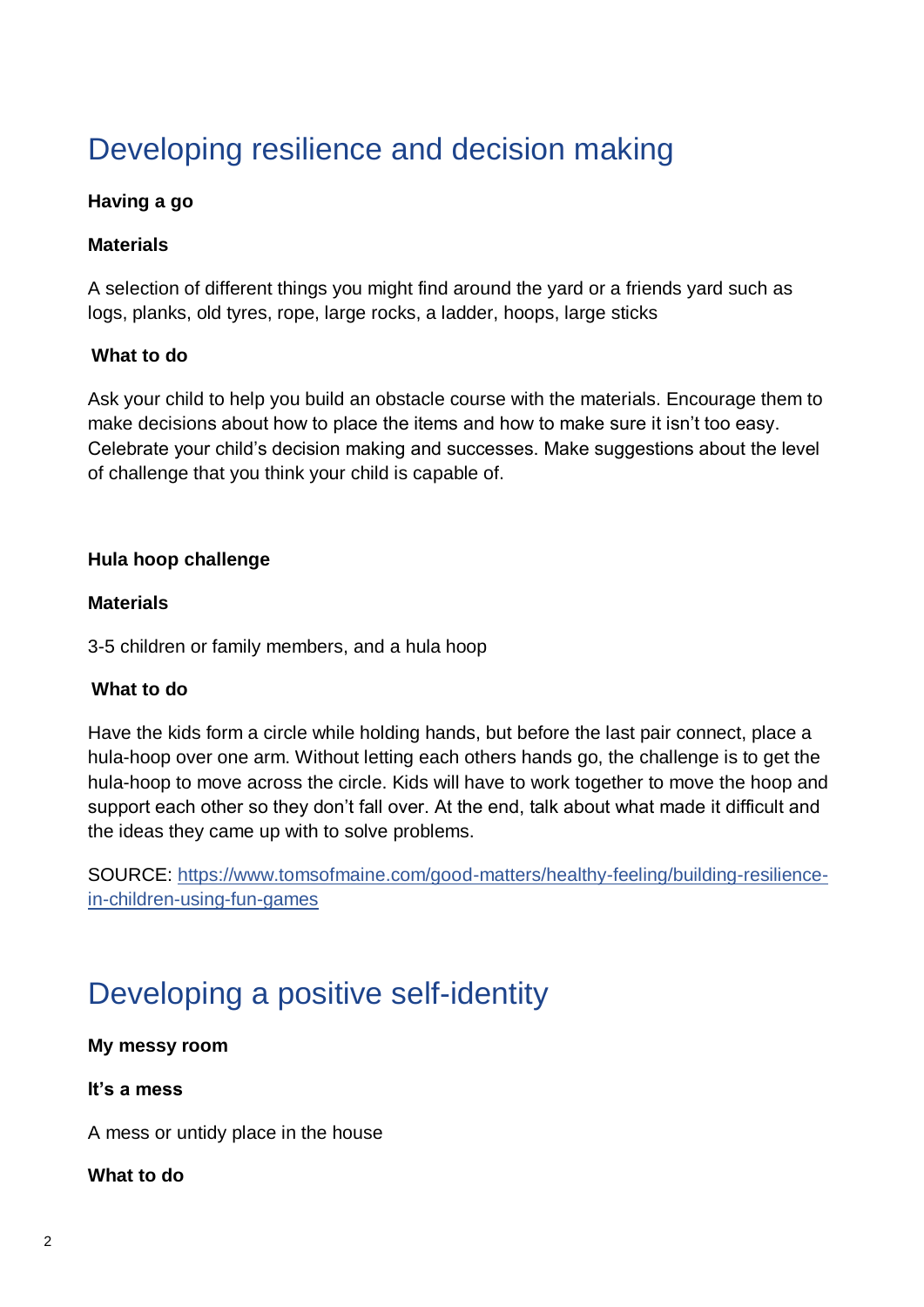Make this a fun and enjoyable task by expressing delight in getting things tidy. Negotiate who will do what, and model positive ways to do this. Make the tidying fun by counting how many things your child can hold in one hand, or collect in their t-shirt. Problem solve together how to make sure things fit on the shelf. Talk about the reasons certain things go together and why other items don't belong. Time how long it takes and celebrate this by making a sign or note to compare with tomorrows tidying. Take a phot of before and after to share with other family members. Sing a tidy up song as you work. Challenge your child to finish before the song ends.

#### Tidy song:

[https://www.bing.com/videos/search?q=tidy+up+song+youtube&view=detail&mid=8EF47B](https://www.bing.com/videos/search?q=tidy+up+song+youtube&view=detail&mid=8EF47B4DFA5FC38317D28EF47B4DFA5FC38317D2&FORM=VIRE) [4DFA5FC38317D28EF47B4DFA5FC38317D2&FORM=VIRE](https://www.bing.com/videos/search?q=tidy+up+song+youtube&view=detail&mid=8EF47B4DFA5FC38317D28EF47B4DFA5FC38317D2&FORM=VIRE)

### Learning suggestions

### Interacting positively with others

#### **Helping others**

#### **Materials**

You, your child, and something that needs help

#### **What to do**

Find ways to help others and involve your child in the process. Collect canned goods from your pantry and donate them to a needy cause; select toys that another needy child would enjoy and donate them to a charity; share some book at a street library; visit an elderly relative; make a get well card for someone who is sick and send it in the post.

Talk with your child and try to involve them as much as possible. Encourage them to come up with other ideas for helping and assist them in achieving it.

#### **My special moments**

#### **Materials**

A journal or scrap book

#### **What to do**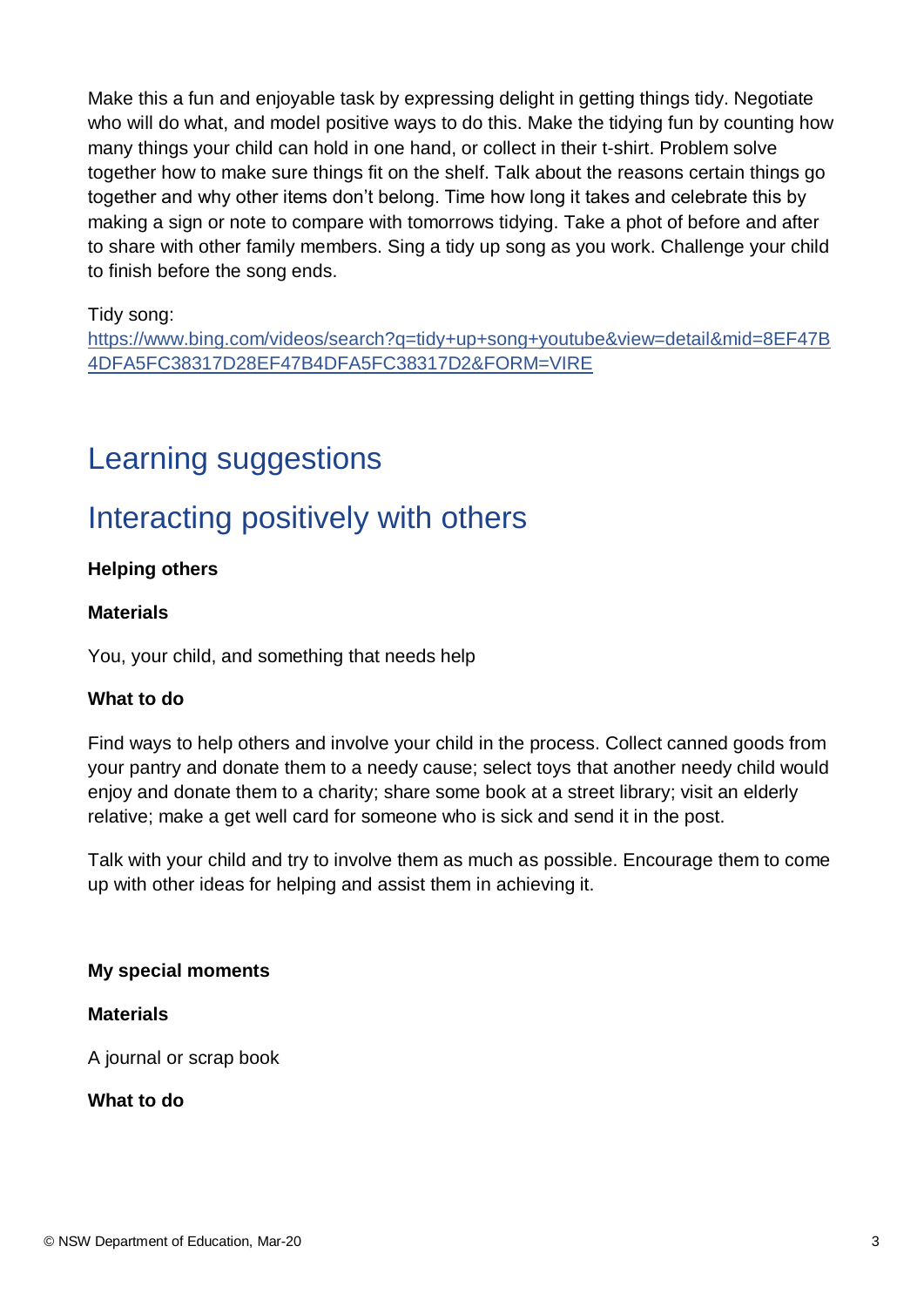Celebrate special moments in the day with your child by writing them in a journal. Encourage your child to express what was special and write it in the journal for them, using their exact words. Encourage them to add their own writing and illustrations.

Special moments can be simple things like seeing a rainbow, feeling the soft fur of a kitten or smelling fresh baked cookies.

Share the journal with others and be enthusiastic about your child's expression of ideas.

- o Challenge your child by encouraging them to do things that you would normally do for them more independently. Some ideas might include: putting on their own socks, signing their own name, setting the table, buying a snack at the shop.
- o When your child is upset, mirror their feelings back to them so they hear the words and descriptions of strong emotion. Wonder about how others are feeling. For example: "I think you are feeling very sad about the lizard getting away. You wanted to keep him. I wonder how the lizard is feeling. I think he might be relieved. What do you think?"
- o Start an affirmation poster and write special things on it about your child, adding to it regularly. Over time encourage your child to come up with their own.
	- $\circ$  I am caring
	- o I am helpful
	- o I am capable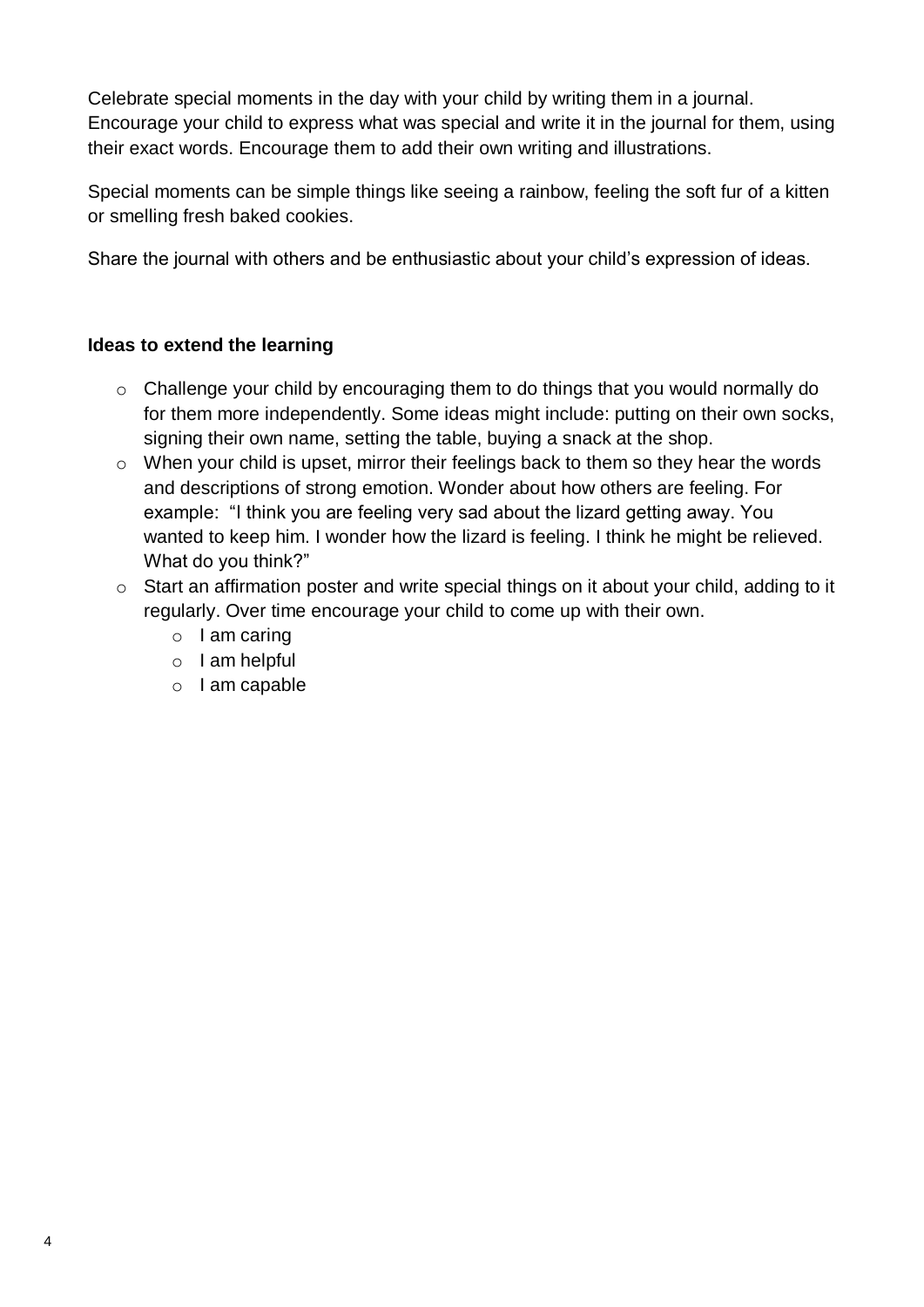# **Learning Outcome 2: Children are connected with and contribute to their world**

### What do I want my child to learn?

- Express an opinion in matters that affect them and show concern for others
- Become aware of connections, similarities and differences between people
- Listen to others' ideas and respect different ways of being and doing
- Become aware of ways in which people are included or excluded from physical and social environments
- Develop the ability to recognise unfairness and bias and the capacity to act with compassion and kindness
- Use play to investigate, role-model and explore new ideas
- Demonstrate an increasing knowledge of, and respect for the environment
- Show growing appreciation and care for land, people, plants and animals
- Explore relationships with living and non-living things and observe, notice and respond to change
- Develop an awareness of the impact we have on natural environments.

### How can I support their progress?

- Model language that your child can use to express ideas, negotiate roles and collaborate to achieve goals. It's also a great time to remind your child of what they can do to help at home. Negotiate chores such as tidying up a shared living space, setting the table for mealtimes or helping to hang small washing items.
- Allow your child to investigate ideas, complex concepts and ethical issues that are relevant to their lives. Avoid making assumptions or using language that might blame others. Talk to your child about issues like illness and how anyone can get sick regardless of race or ethnicity.
- Demonstrate positive responses to diversity and ethical issues. Give your child information that is truthful and talk to them about how some information they may see on the TV or the internet may not be true or accurate. Talk to your child about how there are researchers and doctors learning as much as they can, as quickly as they can, about different illnesses all the time to keep everyone safe.
- Engage in interactions that promote respect for diversity. Remember that discrimination hurts everyone and can create fear or anger towards others. Role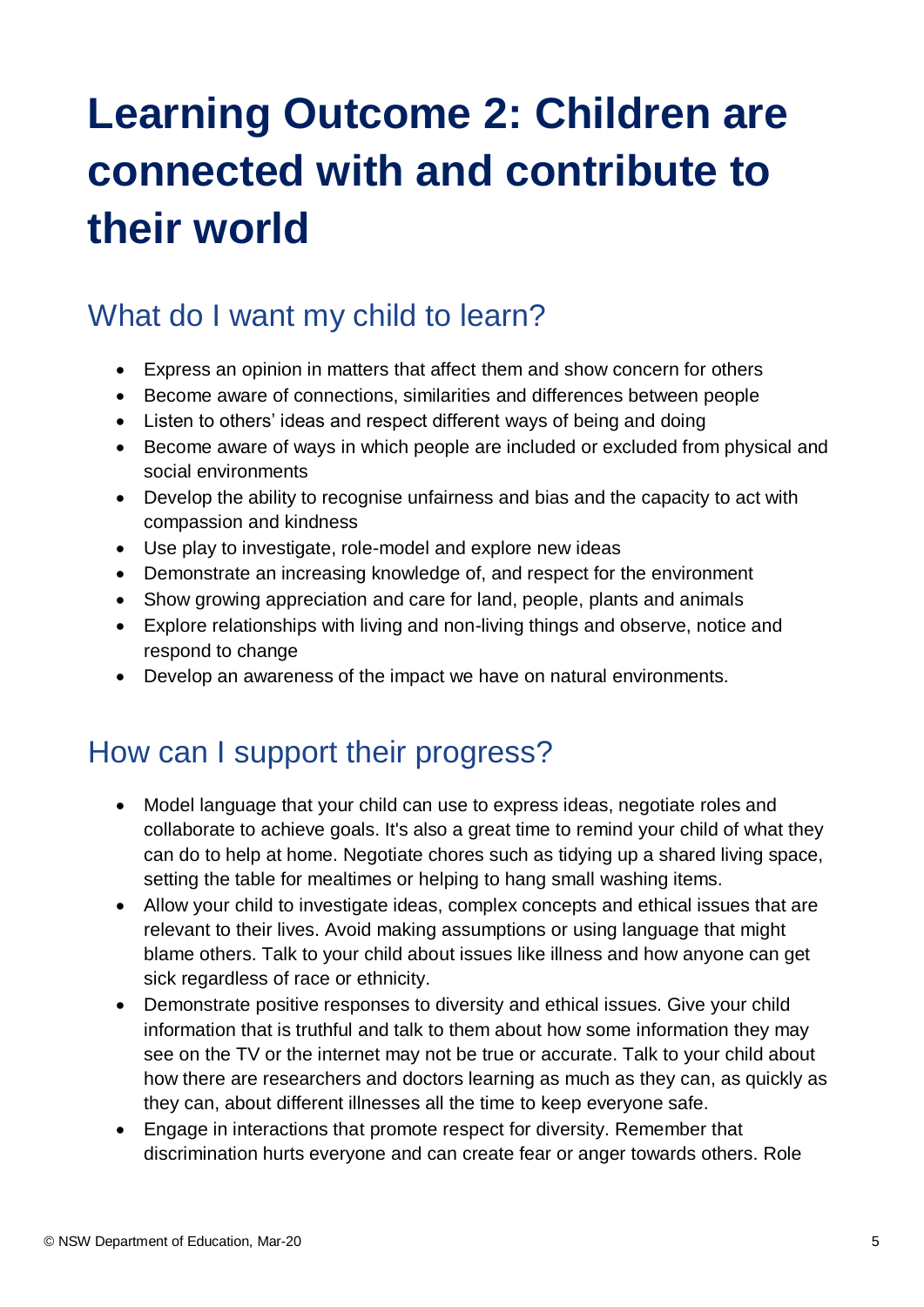model empathy and support to those who are unwell, as this will help your child to do the same.

- While you are at home with your child, explore your family culture, background and traditions. Tell stories which were shared with you as a child. Look through photos which have been taken during special occasions or cultural celebrations and talk with your child about the significance of those occasions.
- Notice and listen carefully to your child's concerns and discuss their perspectives on issues of inclusion and exclusion and what they perceive as fair and unfair behaviour. Try to remain calm and reassuring as your child will pick up cues from the conversations you have with them and with others. Your child will react to what you say and how you say it. Make time to talk with them and listen to and respond to their questions.
- Encourage outdoor play time during the day or visit your local park or community garden.
- Embed sustainability in daily routines and practices. Open windows and turn off lights when not needed, add food scraps to compost, reuse items like cereal boxes and egg cartons for construction or creative art.

## How will I know if my child is learning?

- They participate collaboratively in everyday routines and experiences such as:
	- o gardening
	- o reusing empty boxes or milk bottles for play experiences
	- o cooking with you
	- $\circ$  setting up and cleaning up after mealtimes
	- o helping with other simple chores around the house.
- They confidently contribute to daily decisions, for example:
	- o what to have for dinner
	- o which game they would like to play
	- o what time they should eat lunch
- They ask questions about your family's cultural background, values and traditions.
- They enjoy listening to the stories you share with them about your family and your traditions.
- They ask questions about things that they are unsure of or concerning them and feel happy with your response.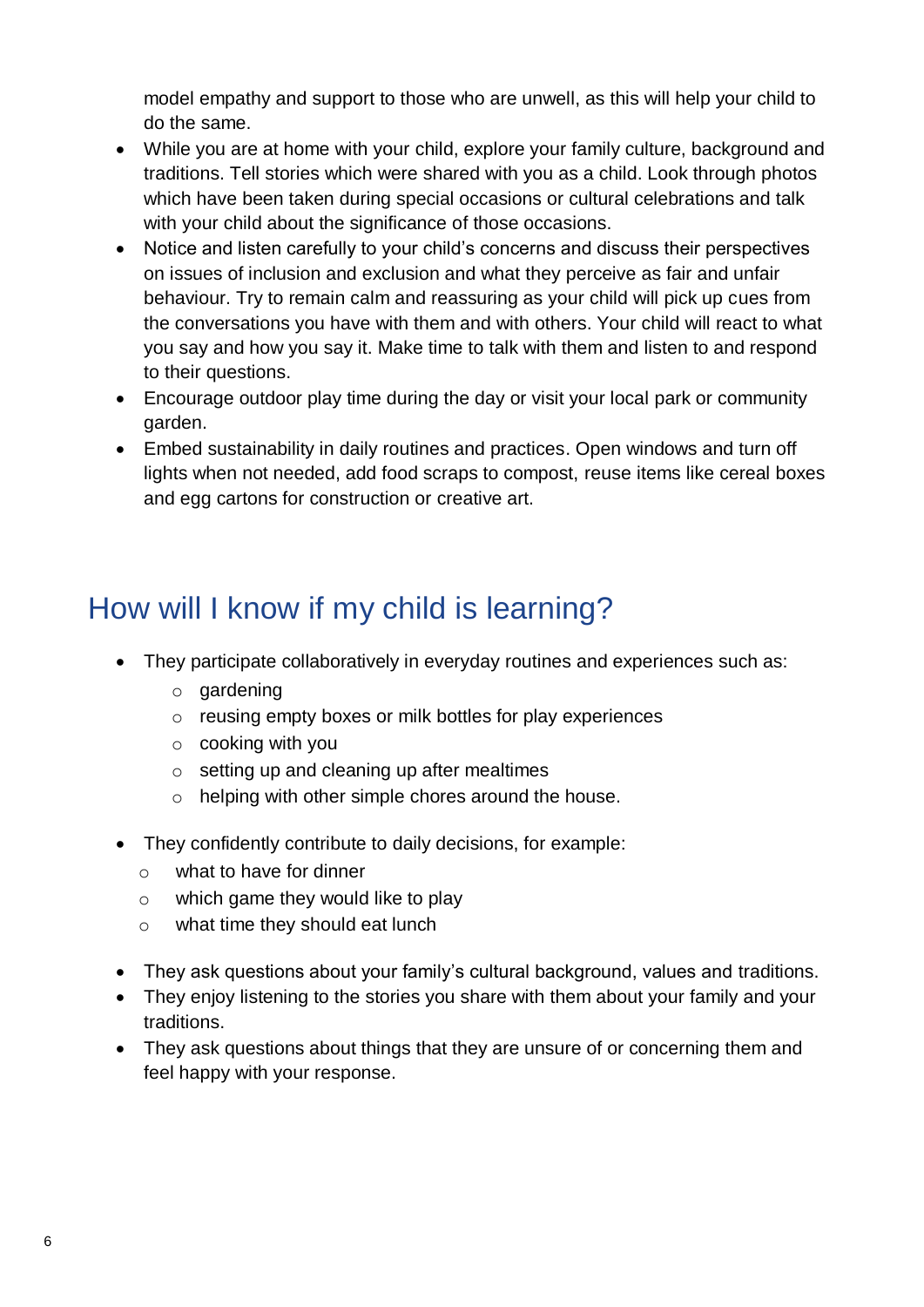### Tips for learning at home

- Try to follow your child's lead as much as possible and allow your child choice about which play experiences and activities, they want to participate in
- Give you child as much or as little time as they need for each learning experience
- Provide your child with uninterrupted play time where possible
- Support your child when they ask or show signs that they need help with their task
- Offer praise and encouragement for any learning attempts, even if they don't get it quite right
- Engage in discussion with your child about their play and what they are learning
- It doesn't matter if the suggested experiences don't go according to plan, allow your child to lead the play and learning

### Recycled materials experience

 Spend time daily collecting a variety of materials which may be reused. Talk to your child about sorting and reusing items and allocate a space at home to gather materials daily.

#### **Materials**

- Recycled materials such as tissue boxes, hand towel rolls, egg cartons and milk bottle lids, empty cereal boxes, magazines, catalogues
- Glue
- Tape
- Scissors

#### **What to do**

• Set up a space where your child can explore materials and be creative. Allow them plenty of time to work on their creations and the opportunity to revisit the play space throughout the day.

#### **Consider**

 How does your child work independently to repurpose recycled materials? Do they have any other ideas about what may be reused in your home?

- Talk to your child about sorting and recycling waste in your home. Do they know what goes into the different bin for council pick-up?
- Encourage your child to return materials and equipment to their allocated location once they are finished playing in this space.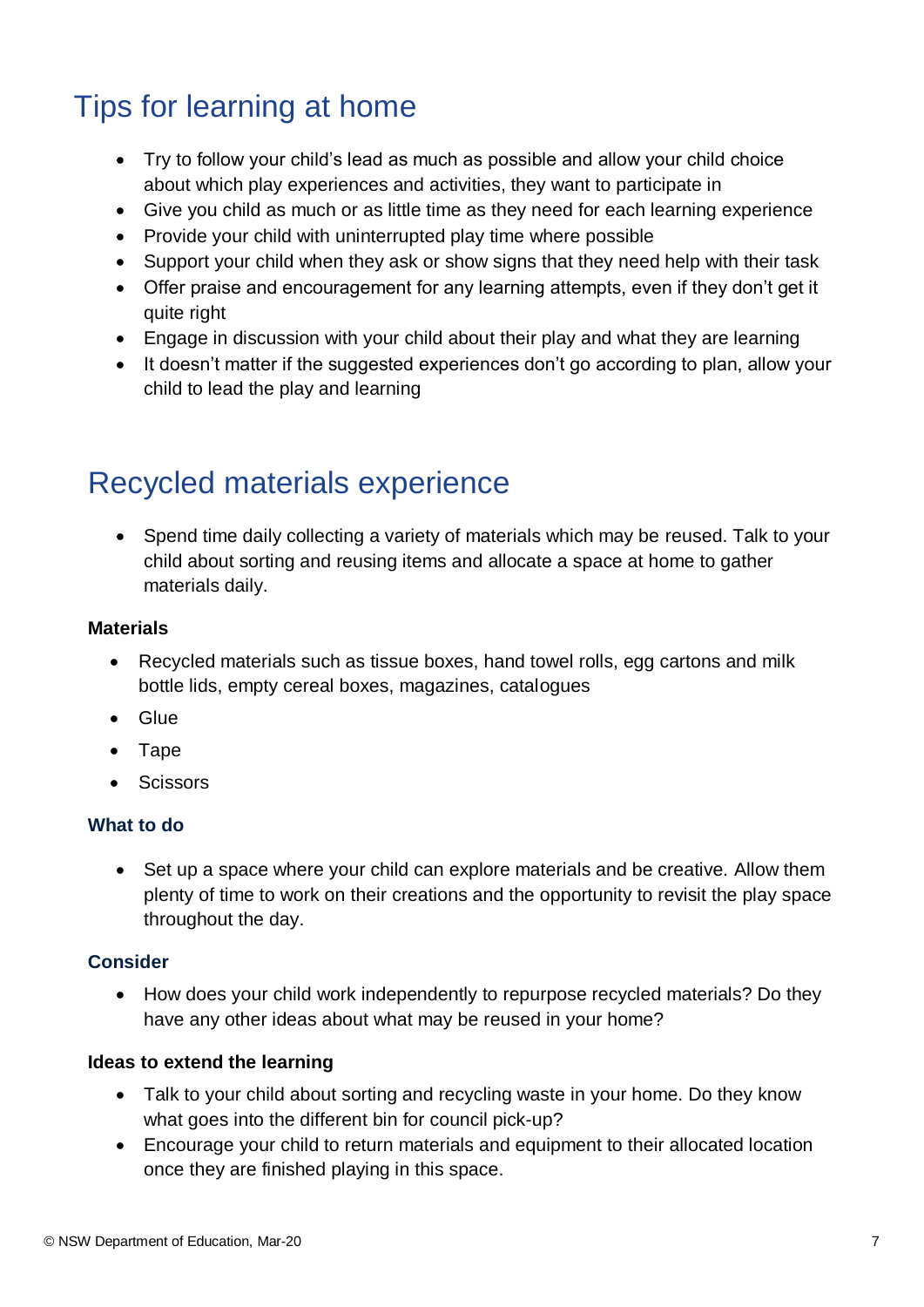# **Learning Outcome 3: Children have a strong sense of wellbeing**

# **What do I want my child to learn?**

Children take increasing responsibility for their own health and physical wellbeing

- o Children show an increasing awareness of healthy lifestyles and can recognise a range of healthy foods
- o Children recognise and communicate their bodily needs (for example, thirst, hunger, rest, comfort, physical activity)
- o Children are independently demonstrating personal hygiene practices
- o Children manipulate equipment and manage tools with increasing competence and skill (see attached for experience ideas)
- o Children show enthusiasm for participating in physical play and negotiate play spaces to ensure the safety and wellbeing of themselves and others

# **How can I support my child's progress?**

- Allow children to explore a range of healthy food through a variety of play based experiences, for example cooking together, pretending to shop with food at home or visit the shops together
- Role modelling and teaching children correct hand washing and teeth brushing techniques and creating play based experiences where they can continue to practice these skills
- Have discussions with children about germs and hygiene practices while participating in play
- Plan for and participate in energetic physical activity with children, including dance, drama, movement and games
- Provide a range of active and restful experiences throughout the day and support children to make decisions about what and where they would like to play
- Provide a range of play materials and games for both small and big muscle development, for example playdough, threading, cutting, jumping, throwing, running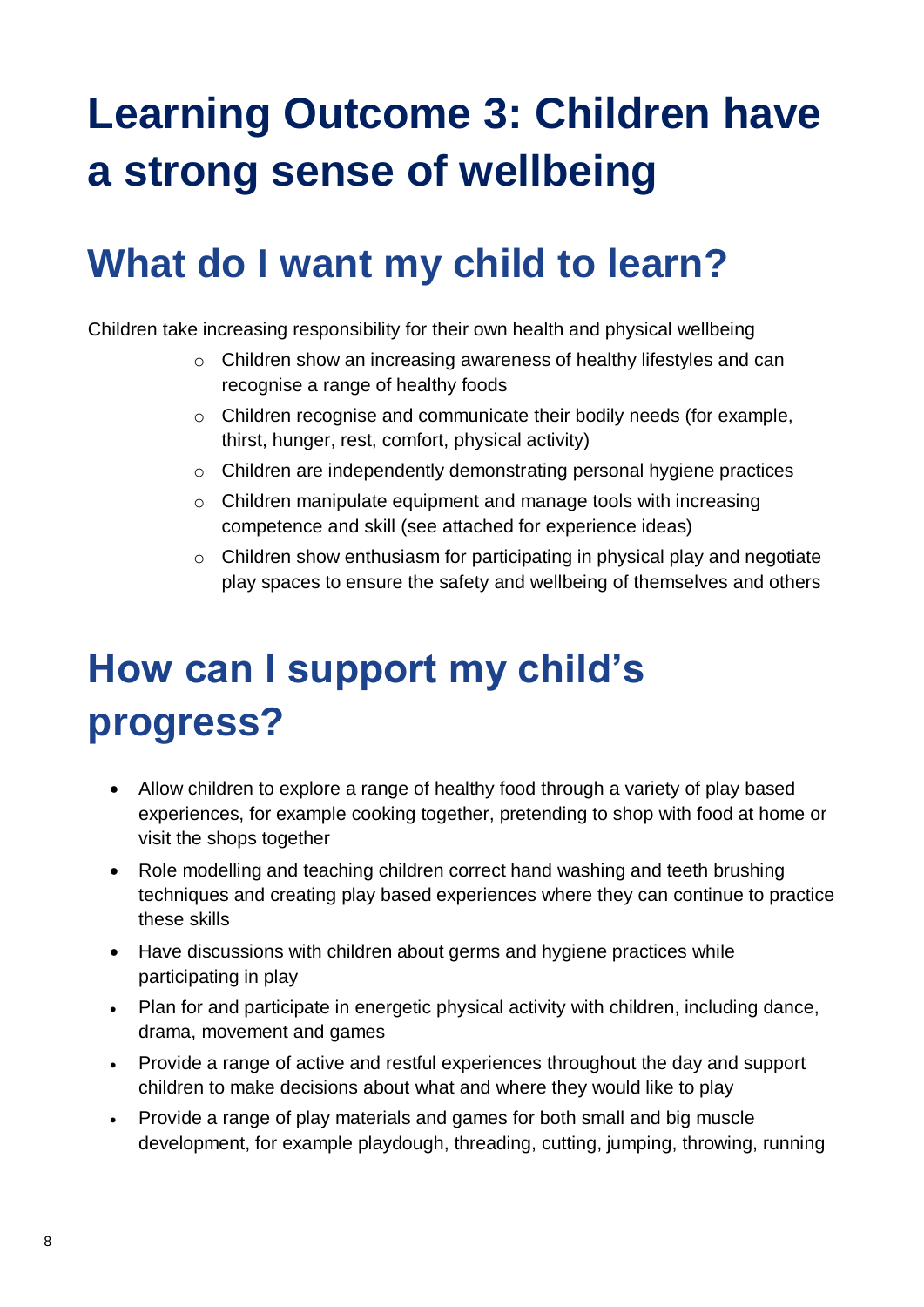# **How will I know that my child is learning?**

- They show an interest in their own health and personal care by:
	- o Making food choices independently and enjoying a range of foods
	- o Remembering to wash their hands and clean their teeth
	- o Recognising when they are hungry and thirsty
	- o Enjoying being physically active
- See increased confidence in using their fingers and hands to control smaller objects and participate in fine motor activities like:
	- o Cutting
	- o Sorting small objects
	- o Threading material
	- o Manipulating playdough in small pieces
- Improved co-ordination and confidence in physical activity:
	- o Throwing and catching
	- o Running and manoeuvring through play spaces

## Tips for learning at home

- Try to follow your child's lead as much as possible and allow your child choice about which play experiences and activities, they want to participate in
- Give you child as much or as little time as they need for each learning experience
- Provide your child with uninterrupted play time where possible
- Support your child when they ask or show signs that they need help with their task
- Offer praise and encouragement for any learning attempts, even if they don't get it quite right
- Engage in discussion with your child about their play and what they are learning
- It doesn't matter if the suggested experiences don't go according to plan, allow your child to lead the play and learning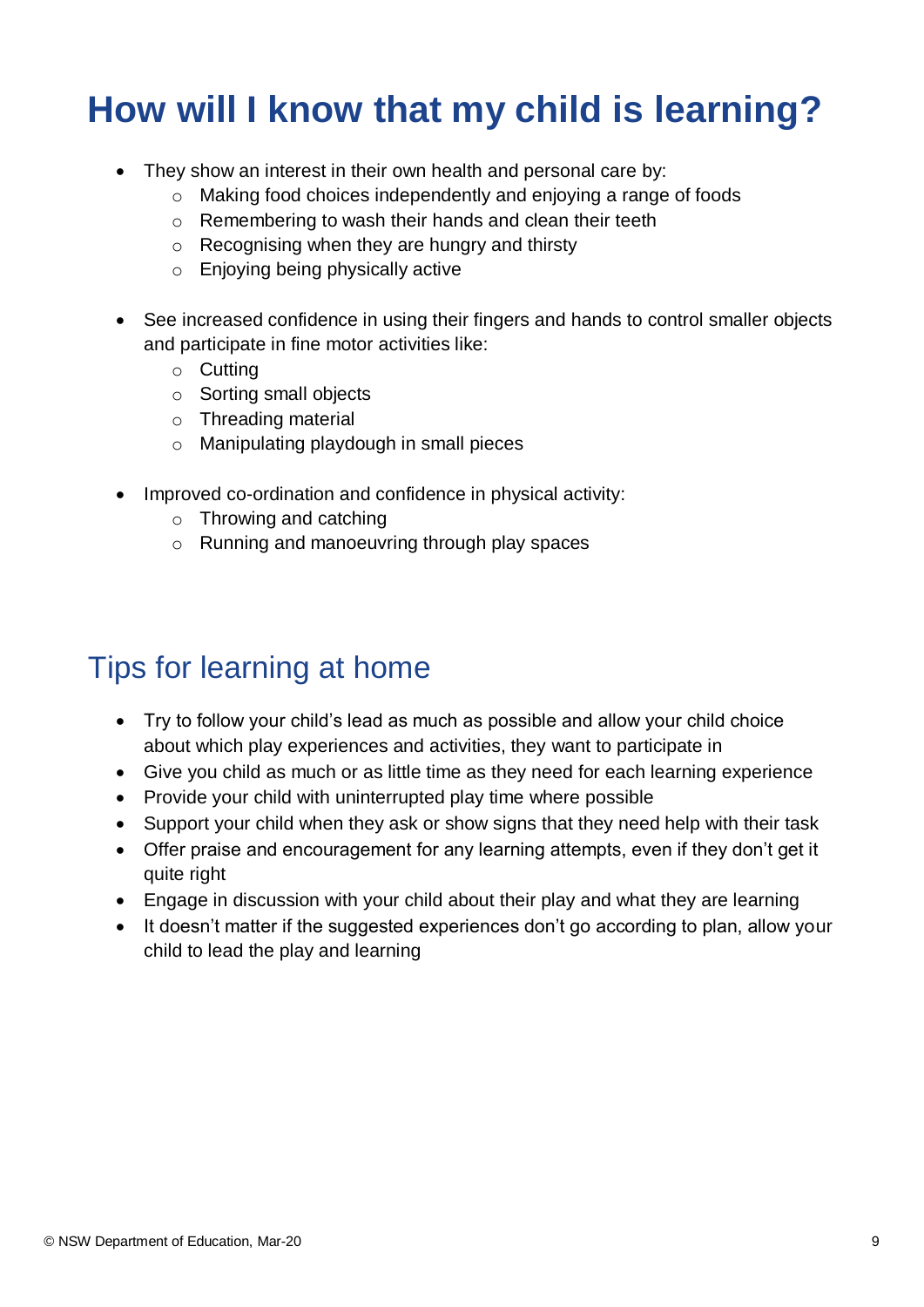# Fine motor experiences

# Nuts and bolts

#### **Materials**

A selection of different sized screws with nuts they will screw into

#### **What to do**

- Give your child several sized bolts with matching nuts. Explain to your child that they need to try and find the bolt that fits onto the screw as they are all different sizes.
- Demonstrate how to screw on one of the nuts (thumb and two fingers)
- Allow your child some time to problem solve as they use trial and error to find the matching bolts and screws.
- Whilst your child is screwing the nuts on watch the way that they are holding the bolts and try to encourage your child to screw it on using their thumb and two fingers.

# **Cutting**

#### **Materials**

Scissors (child size)

Different textures: paper, foil, material, playdough

#### **What to do**

Demonstrate to your child the correct way of holding scissors. Ask them to hold their scissors the same way. (Thumb in small loop face up and two fingers in larger loop faced down)

Provide some different types of materials on a table for your child to cut up. Whilst your child is cutting talk to them about the different textures and encourage them to have a go at cutting all of the provided materials. Ask you child if any of the materials are harder to cut.

Once your child gets the hang of holding the scissors correctly you can challenge your child to cut zig zags or cut out shapes.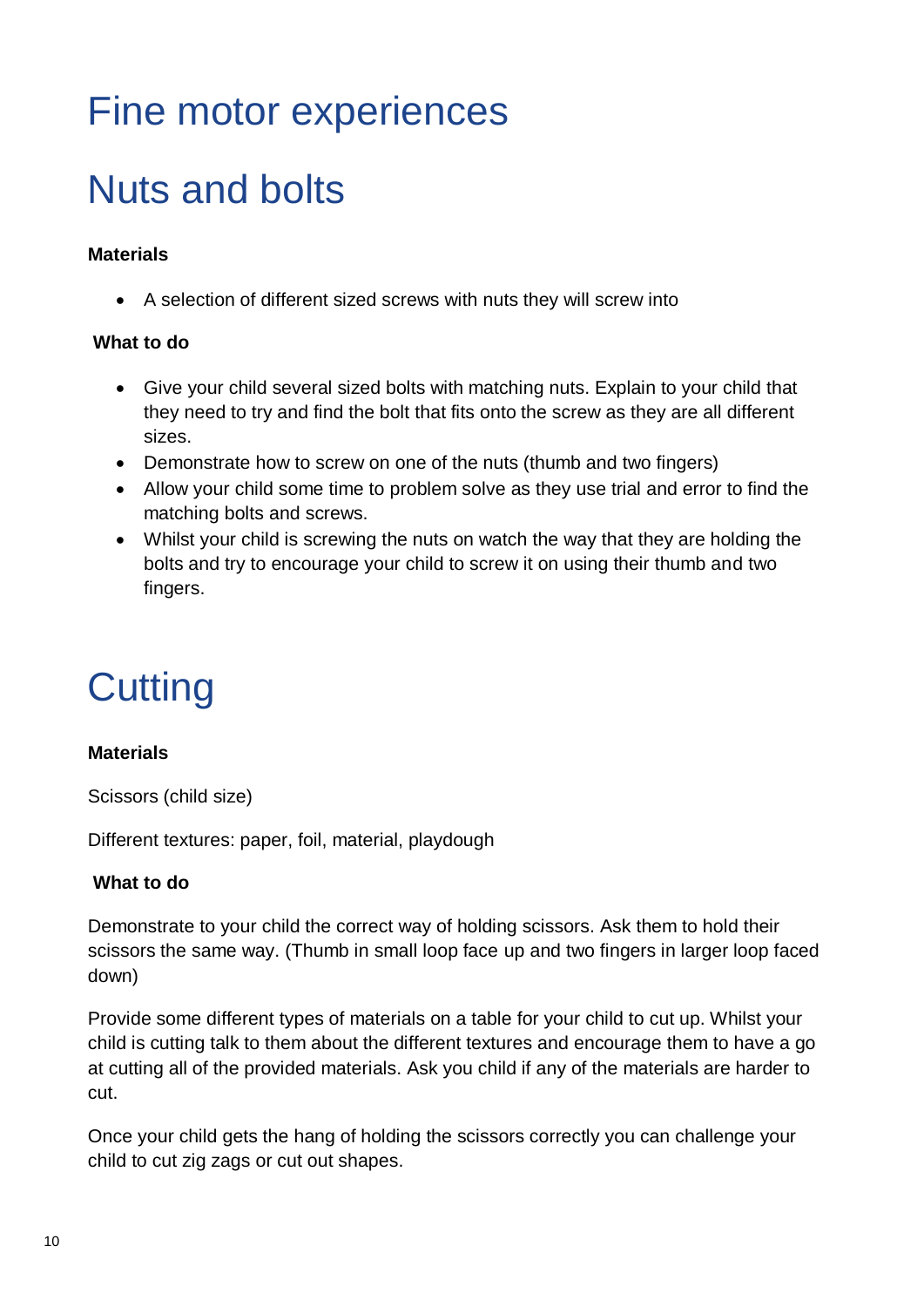Note: When your child is cutting encourage them to hold onto the paper with their other hand and when cutting out shapes encourage them to hold and turn the paper as they cut.

# **Threading**

#### **What to do**

- Beads
- Drv spaghetti
- Ball of playdough

#### **What to do**

Stand some pieces of dried spaghetti in a ball of play dough. Provide your child with some beads of various sizes and encourage your child to thread them onto the pasta.

Ideas to extend the learning

To further extend your child's fine motor skill development you could:

- Ask your child to help around the house with intricate tasks like sorting buttons into piles or putting sultanas into a container one by one
- Provide playdough or clay to continue building your child's finger and hand strengths
- Provide a range of pencils and textas of different sizes for drawing
- Practice tying shoe laces with your child

# Gross motor experiences

# **Balancing**

- Stand on one leg with the other foot supported on a small box and the opposite arm lightly touching a table or wall.
- Hold this position for 10 seconds.
- Stand on one leg with the other foot supported on a small box.
- Hold this position for 10 seconds
- Stand facing a wall. Lightly touch the wall with your fingers. Lift one leg and stay in this position for 10 seconds.
- Stand on one leg, keeping the trunk erect and hold this position for 10 seconds.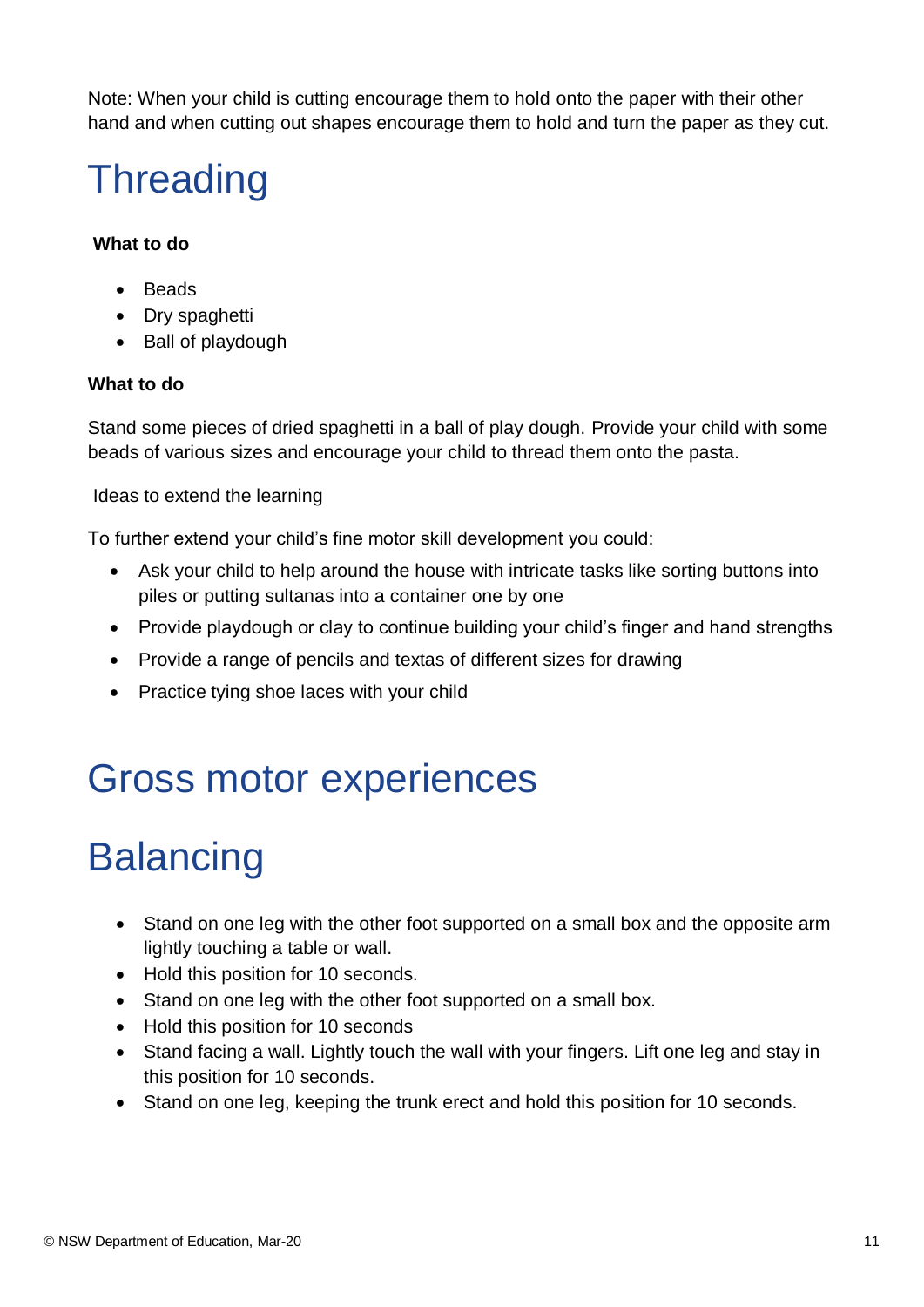#### **Ideas to extend the learning**

 Explain to your child that you are going to turn on some music. When the music is playing they need to dance but when the music stops they need to try to balance on one foot until the music comes back on.

#### **Consider**

- Was your child able to independently stand on one leg?
- Was your child wobbly when standing on one leg?
- How long could they stand on one leg for?

# Ball catching

#### **What to do**

• Balls of a variety of sizes

#### **What to do**

- Tell your child that you are going to throw a ball to them and you want them to try to catch it.
- Start by showing your child the 'How to catch a ball' pictures.
- Focus on one step at a time.

If your child is:

- Not watching the ball, encourage them to keep watching.
- If your child is holding their hands too far apart, encourage them to try keeping just a small space between their wrists.

#### **Ideas to extend the learning**

Water balloons

#### **What to do**

- Fill up some water balloons and stand a short distance away from your child.
- Try to encourage your child to catch the water bomb. Each time your child catches the water balloon take one step back and throw it again.
- If your child misses the catch they will have lots of fun getting wet.

#### **Consider**

Did your child find this challenging or easy?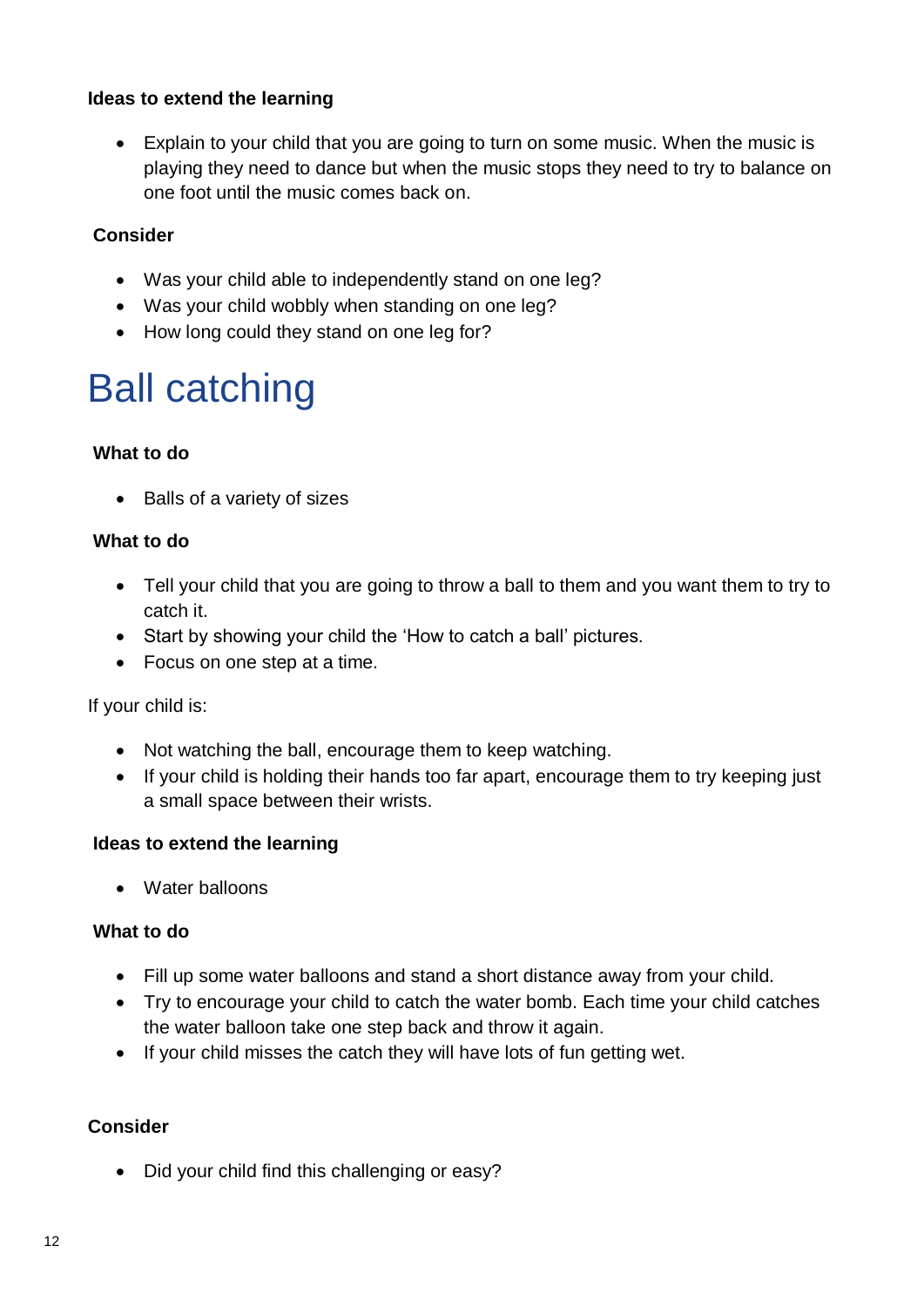# **Learning Outcome 4: Children are capable and confident learners**

# **What do I want my child to learn?**

- An understanding of mathematical concepts
- Develop problem solving and experimentation skills
- Use literacy & numeracy in play
- Children show curiosity, cooperation, confidence, creativity and imagination through their play and learning
- Children transfer and adapt what they have learned from one context to another
- Children resource their own learning through connecting with people and things

# **How can I support my child's progress?**

- Encourage your child's active involvement in play and learning.
- Provide a play environment that are flexible and open-ended, for example have a range of toys and play spaces for your child to choose from
- Encourage your child to engage in both independent and joint play with you
- Listen carefully to your child's ideas and have a conversation about them
- Role model showing wonder, curiosity and using your imagination in play and through everyday experiences
- Support your child to try out their new ideas and take on challenges
- Talk to your child about what they have learned after a play experience
- Build on the knowledge that your child already has how can you extend it?
- Provide your child with unhurried time and repeated exposure to the same experience so that they have time to experiment and solve problems independently.
- Include numbers and words around your home, for example, hang up newspaper clippings, have books available, print some numbers
- Find opportunities in everyday routines that will support learning, for example: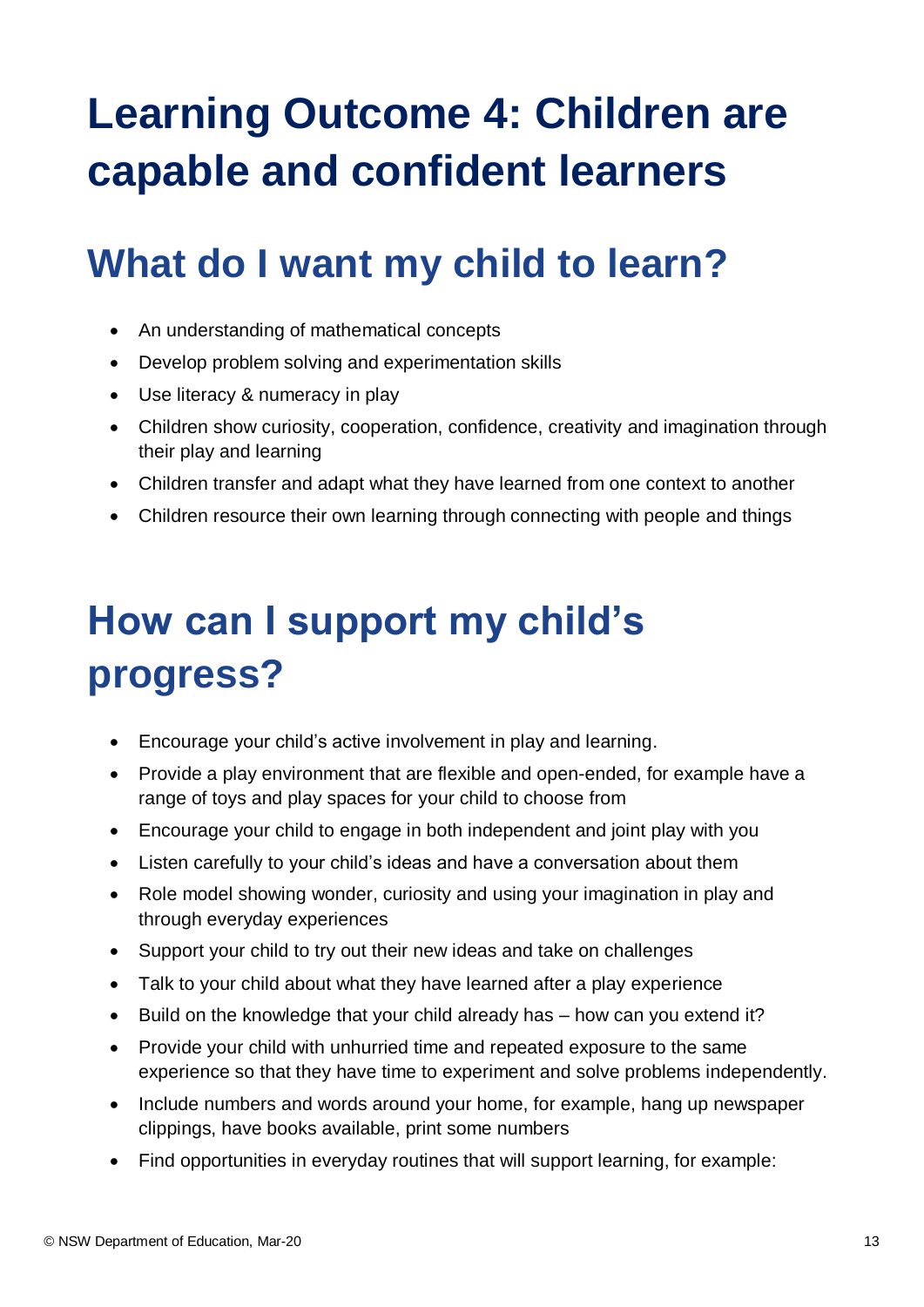- o Counting steps on the way to another room or outside
- o Communicate the process of what you are doing when you are cooking or doing
- o Draw your child's attention to patterns and relationships in the environment

## **How will I know that my child is learning?**

- You child expresses wonder and interest in their play
- Your child is curious and enthusiastic in their learning
- You child uses play to investigate, imagine and explore ideas
- You child follows and extend their own interests with enthusiasm, energy and concentration
- You child initiates and contribute to play experiences emerging from their own ideas
- Your child participates in a variety of play experiences
- Your child perseveres and experiences the satisfaction of achievement when they are trying to solve a problem
- Your child persists, even when they are having difficulty

### Tips for learning at home

- Try to follow your child's lead as much as possible and allow your child choice about which play experiences and activities, they want to participate in
- Give you child as much or as little time as they need for each learning experience
- Provide your child with uninterrupted play time where possible
- Support your child when they ask or show signs that they need help with their task
- Offer praise and encouragement for any learning attempts, even if they don't get it quite right
- Engage in discussion with your child about their play and what they are learning
- It doesn't matter if the suggested experiences don't go according to plan, allow your child to lead the play and learning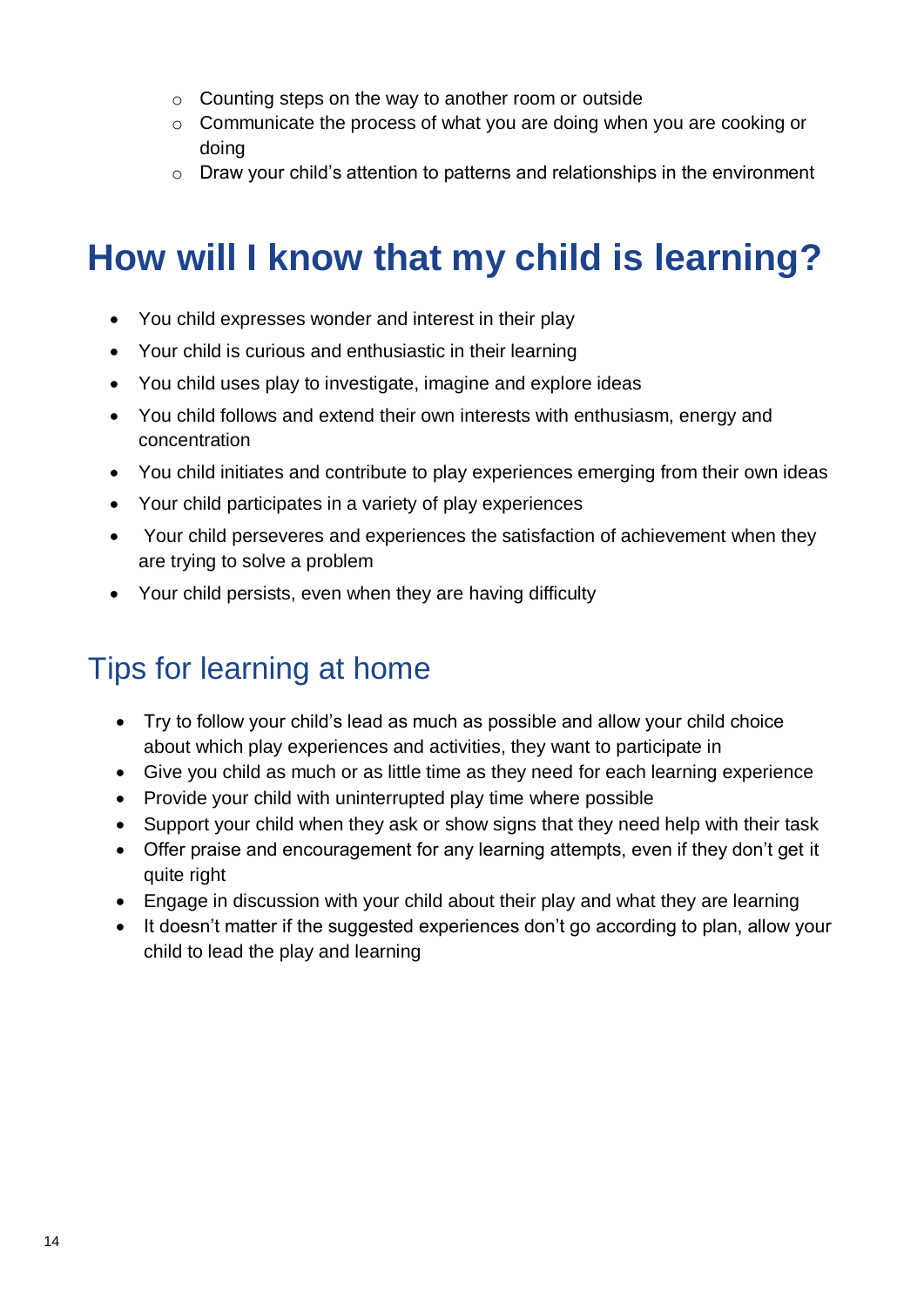# **Maths**

#### **More or less**

#### **What to do**

Choose any items and group the items into two groups. Encourage your child to tell you which group has more in it and which group has less.

#### **Ideas to extend the learning**

- Start by telling a story
- Bree has 4 sheep in one paddock and 2 horses in another paddock
- Have your child place the animals into the paddocks (two different coloured counters if you don't have animals)
- How many animals does Bree have?
- Push all of the animals together so that your child can count them all.

#### **Consider**

- Was your child able to recognise which group had more and which group had less?
- Did your child use the words more/less?
- Did your child count each group before deciding which group had more or less or did they recognise which group had more or less without counting?
- Did your child show an understanding of joining the two parts to make a whole?
- Was your child able placer the correct amount of animals into each paddock?
- Was your child able to work out how many animals there were all together?

#### **Ideas to extend the learning**

- Encourage your child to find other materials in the house that you could play this game with
- Incorporate discussions about more and less, and how many in daily conversations and routines, for example how many toilet rolls do we have left?
- Use these [literacy and numeracy cards](https://docs.education.gov.au/system/files/doc/other/ed13-0077_ec_literacy_and_numeracy_building_good_practice_resources_literacy_and_numeracy_cards_acc.pdf) for further ideas

# **Construction**

#### **What can you build?**

#### **What to do**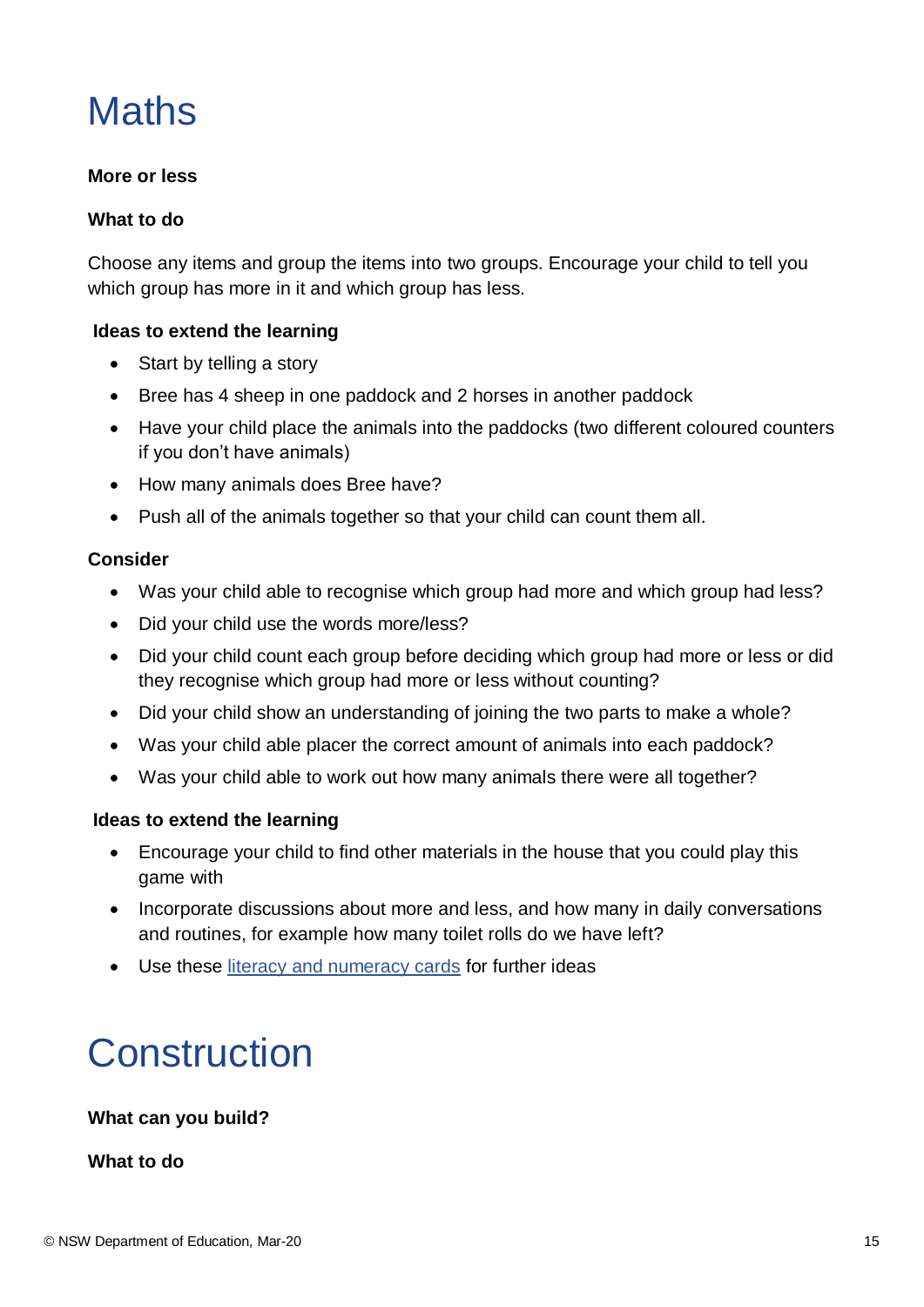- Set up a table with materials that your child can construct with. This could include but is not limited to things such as pegs, paddle pop sticks, cans, corks, blocks, boxes.
- Allow your child some time to construct something of their choice with these materials.
- After your child has made their construction they may then want to draw a picture of it or take a photo of it.

#### **Consider**

- Did they have any difficulties or face any challenges?
- How did they react to those challenges?
- Did they use problem solving strategies etc when building?

#### **Ideas to extend the learning**

- Set up a play space with blocks and pictures of buildings and structures for inspiration.
- Look at the pictures with your child and discuss the shapes of the building. Look at the blocks with your child and ask which blocks they could use to create that building. Encourage your child to build the structure with their blocks.
- Allow your child to build something of their choice if they do not want to build the structure in the picture.
- Give your child uninterrupted time to build and support if needed.

# **Literacy**

#### **What to do**

- Set up a play space that gives your child the opportunity to practice their writing skills.
- We do not expect the children to write actual words/letters. Simply encourage them to do their own type of writing.
- You can play with your child and do things to encourage "writing" such as playing shops and asking them to write down your order.

#### **Learn your name**

#### **What to do**

- Incorporate the letters of your child's name into one of their interests.
- For example, creating letters from playdough or cutting shapes that look like the letters of their name.
- Discuss the letters of your child's name with them as they play.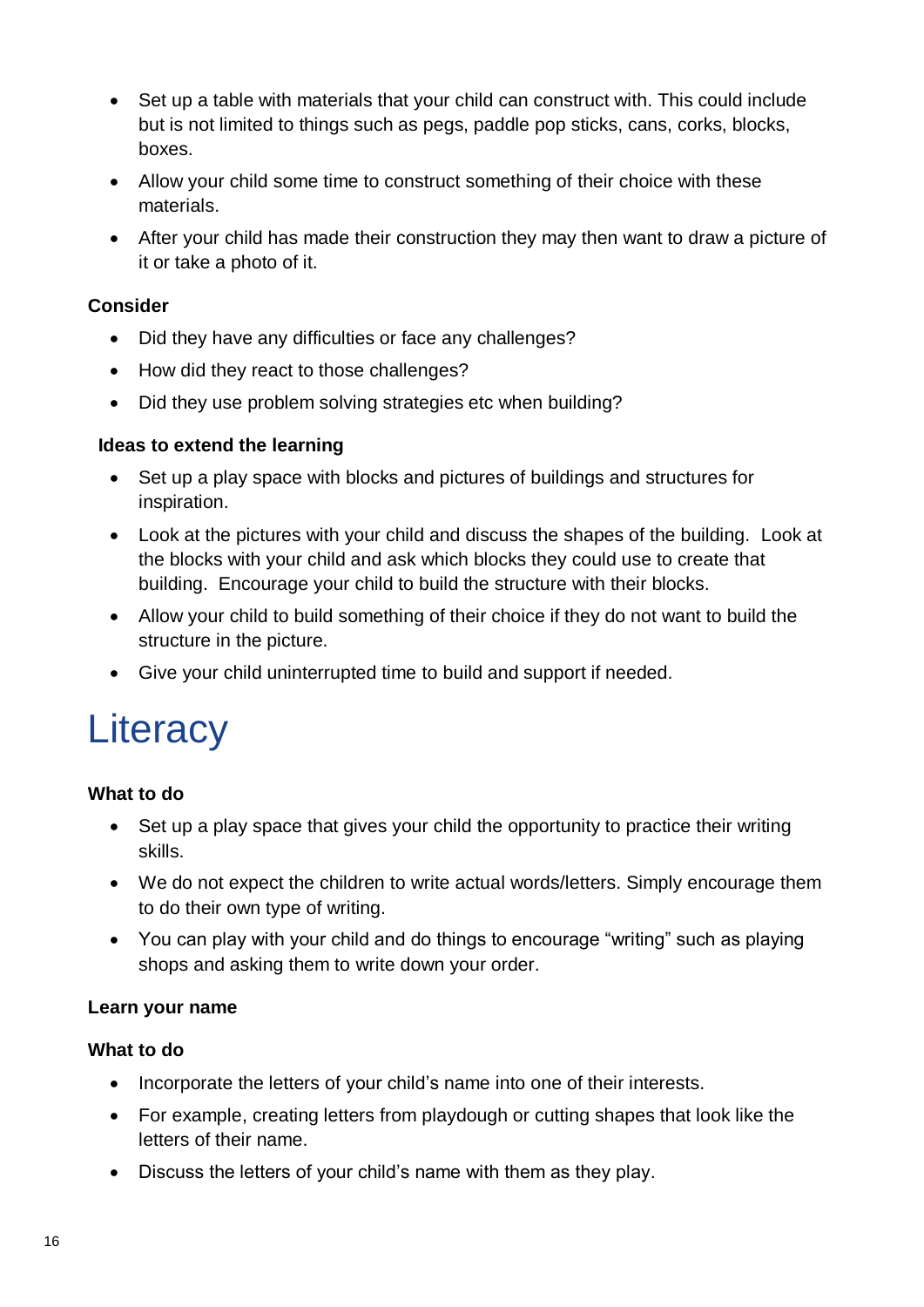#### **Consider**

Was your child able to recognise some or all of the letters of their name?

#### **Ideas to extend the learning**

- Encourage your child to write their name on cards to family members
- Tell your child what you are writing when you are writing a shopping list or filling in a form
- Encourage your child to recognise their name in a list
- Sing songs that spell out your child's name
- Encourage your child to write whenever they choose
- Use your child's drawings to create a story and write the words that they say to match the pictures
- Use these [literacy and numeracy cards](https://docs.education.gov.au/system/files/doc/other/ed13-0077_ec_literacy_and_numeracy_building_good_practice_resources_literacy_and_numeracy_cards_acc.pdf) for further ideas

# Creative arts

#### **Materials**

- Paint
- Pictures of your child's choice

#### **What to do**

- Set up an art space with pictures of your child's choice. These could be things such as animals, flowers, buildings etc.
- Place the pictures on the table/easel and ensure that you have paint colours that have been used in the pictures.
- Sit with your child and talk about the pictures before encouraging your child to have a go at painting their own version of the picture.
- It is ok if your child chooses to paint something else.
- Take a photo of your child's masterpiece and also the inspirational piece

#### **Consider**

• Did they have difficulty with this task? Did they persist if they found difficult or did they give up?

- Provide a range of mediums for your child to create art with using paints, example water paints, crayons, chalk, fingers, sticks, different sized paint brushes
- Give your child uninterrupted time to engage in art experiences if and when they choose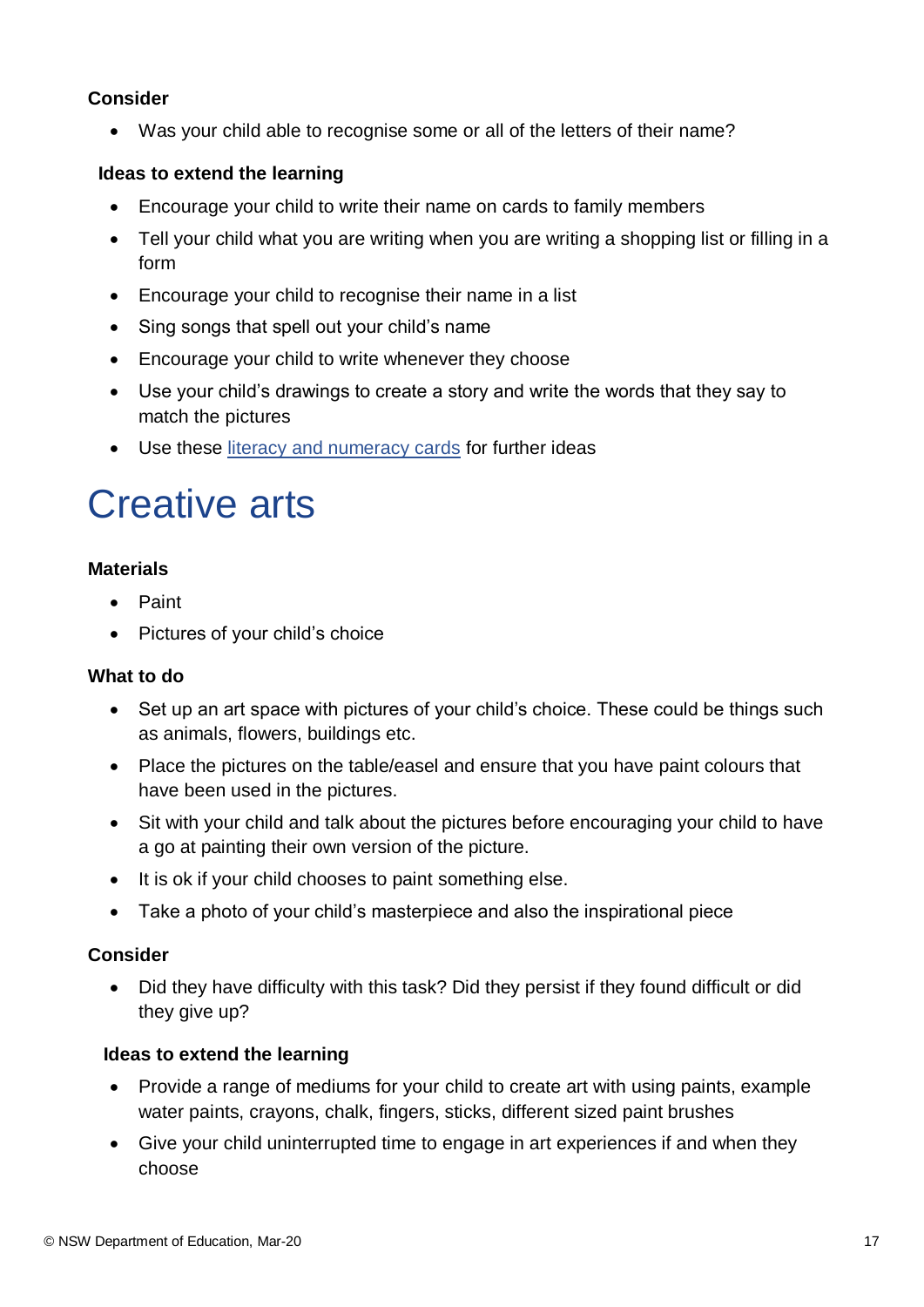# Creative crafts

#### **Materials**

- A variety of craft materials such as paper, patty pans, pom poms, fabric, pipe cleaners, paddle pop sticks, paper bags, paper plates etc.
- Scissors
- Glue
- Sticky tape

#### **What to do**

 Set up a table with a variety of craft materials for your child. Allow your child time to get creative.

#### **Consider**

 Were they able to create their masterpiece independently using their own ideas or did they want you to help them?

- Ask your child what other materials they would like in the craft area
- Encourage natural, recyclable materials where possible what can you find around the house or in the recycling that could be used for craft?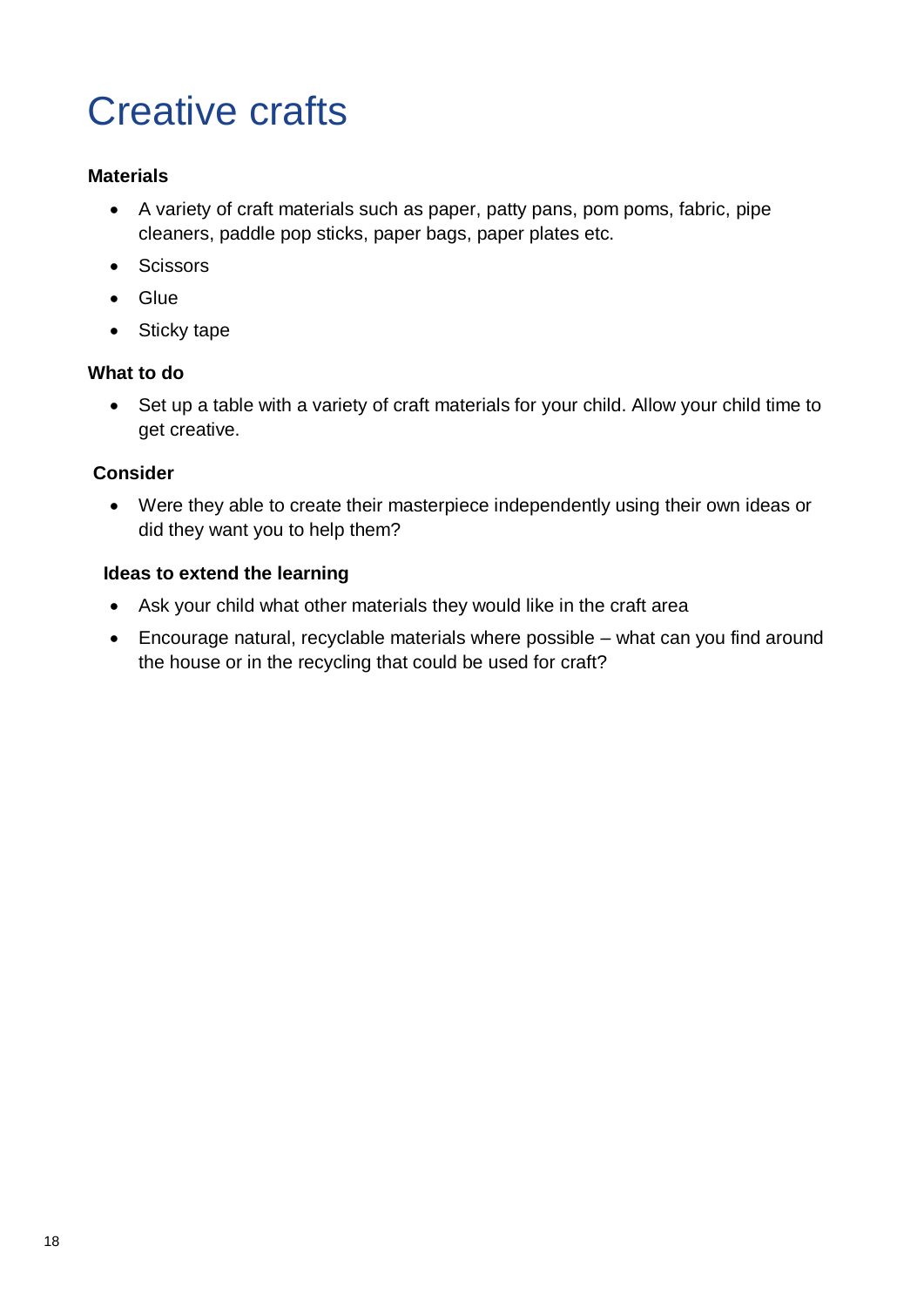# **Learning Outcome 5: Children are effective communicators**

### What do I want my child to learn?

- Develops dispositions such as creativity and persistence
- Expresses ideas and makes meaning in different ways
- Uses literacy in play
- Experiments with drawing and writing
- Explores concepts of print and text
- Develops a positive attitude to reading and writing
- Begins to understand how symbols and pattern systems work
- Uses beginning literacy skills in everyday activities
- Interacts verbally and non-verbally for a range of purposes
- Responds to and interacts positively with adults engaging in literacy

### How can I support their progress?

- Provide lots of literacy play opportunities where your child is encouraged to explore concepts of print (books, magazines, pamphlets) and other communication styles (drawing and artwork, computer technology, speaking and listening, songs and rhymes).
- Provide an attractive nook for your child to choose and read books. You can access picture books at second hand book stores, street libraries and community libraries. Create an inviting space such as a bean bag and a small shelf or basket of books.
- A small writing centre can be provided nearby. If you don't have a small table and chairs use a tub or large pencil case. Provide various types of paper and writing/drawing implements. Including tape, scissors, sticky notes and a stapler can further encourage your child's creativity.
- Role model reading to your child and draw their attention to early concepts (such as directionality of print, title of books, differences between pictures and writing, title page, book cover, simple sounds that are of interest).
- Make reading joyful and exciting whenever you have an opportunity to read with your child. Aim for three times a day.
- Role model writing and focus on concepts such as where to start, how to form letters and some sounds for simple words in the context of the activity (eg: m-u-m). Try to write for real life circumstances (eg: birthday card for family member, shopping list, reminder notes, sending a text to Granny).
- Write what your child says about a painting or drawing and talk out loud about how you're going about it. "I'm going to spell out the word 'dog' while I write it. Hmmm,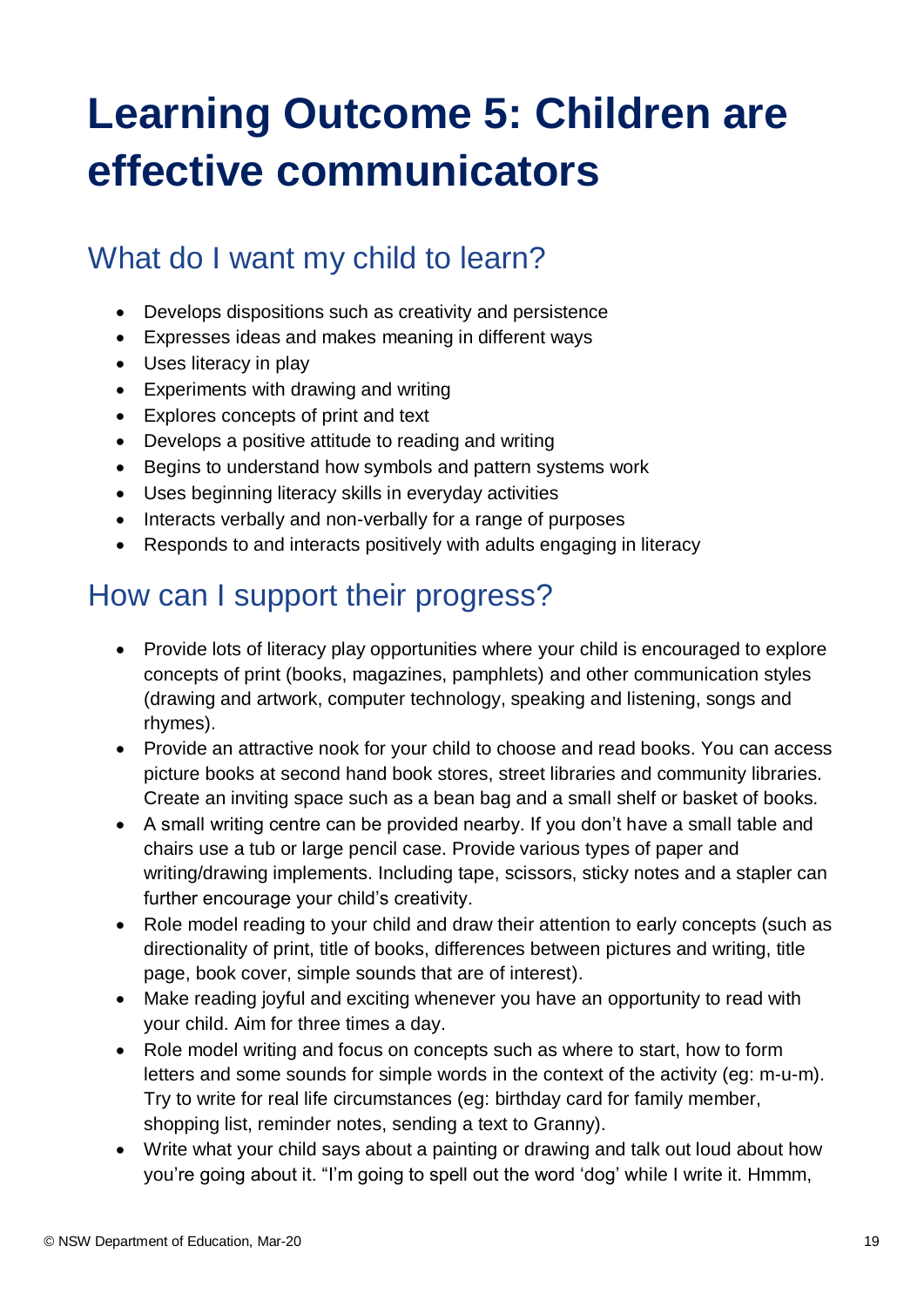what does it start with? Oh yes, 'd"'; "oh dear, I nearly forgot the full stop". "Would you read it with me?"

- Talk to your child about choosing items during the day, such as cereal. Draw your child's attention to such things as the signage on a food packet and compare this to another packet (eg: weetbix and cornflakes).
- Make a scrapbook of all the words your child can read from common signage such as packaging, icons in junk mail, photos of local signs.
- Encourage your child to predict what a sign might say while you're out and about, and celebrate their confidence to have try. Avoid correcting mistakes. Say something like "That was a good suggestion, I can see you were thinking. It says 'mobile phones sold here'. You can tell because it starts with a 'm, and there's a picture of a mobile phone'". If your child nearly got it right, celebrate their attempt.

## How will I know if my child is learning?

- They are showing an interest in using literacy in their play. Some examples might include:
	- o They take on roles as literacy users
	- o sing and chant rhymes, jingles and songs
	- o use creative arts to express meaning
	- o engage with technology for fun and to make meaning
	- o continue a remembered sequence in play
	- o use symbols in play
	- o imagine and create roles during dramatic play.
- They are beginning to experiment with resources and use literacy in every-day activities. Some examples might include:
	- o Playing with menu's, tickets, recipes or labels
	- o Use keyboards to play being in an office
	- o Create various texts to support their play (such as a police charge form or a menu)
	- o Make use of various literacies available around the home.
- They view them self as a reader and writer by 'having a go'. Some examples might include:
	- $\circ$  telling stories from the pictures in a book
	- o confidently reading signage in the local environment
	- o stringing symbols together to represent writing
	- o making their own books or writing letters/cards to a family member or friend
	- o labelling items on drawings
	- $\circ$  asking you to write things for them to copy
	- o recognising significant words such as their name, mum, dad, granny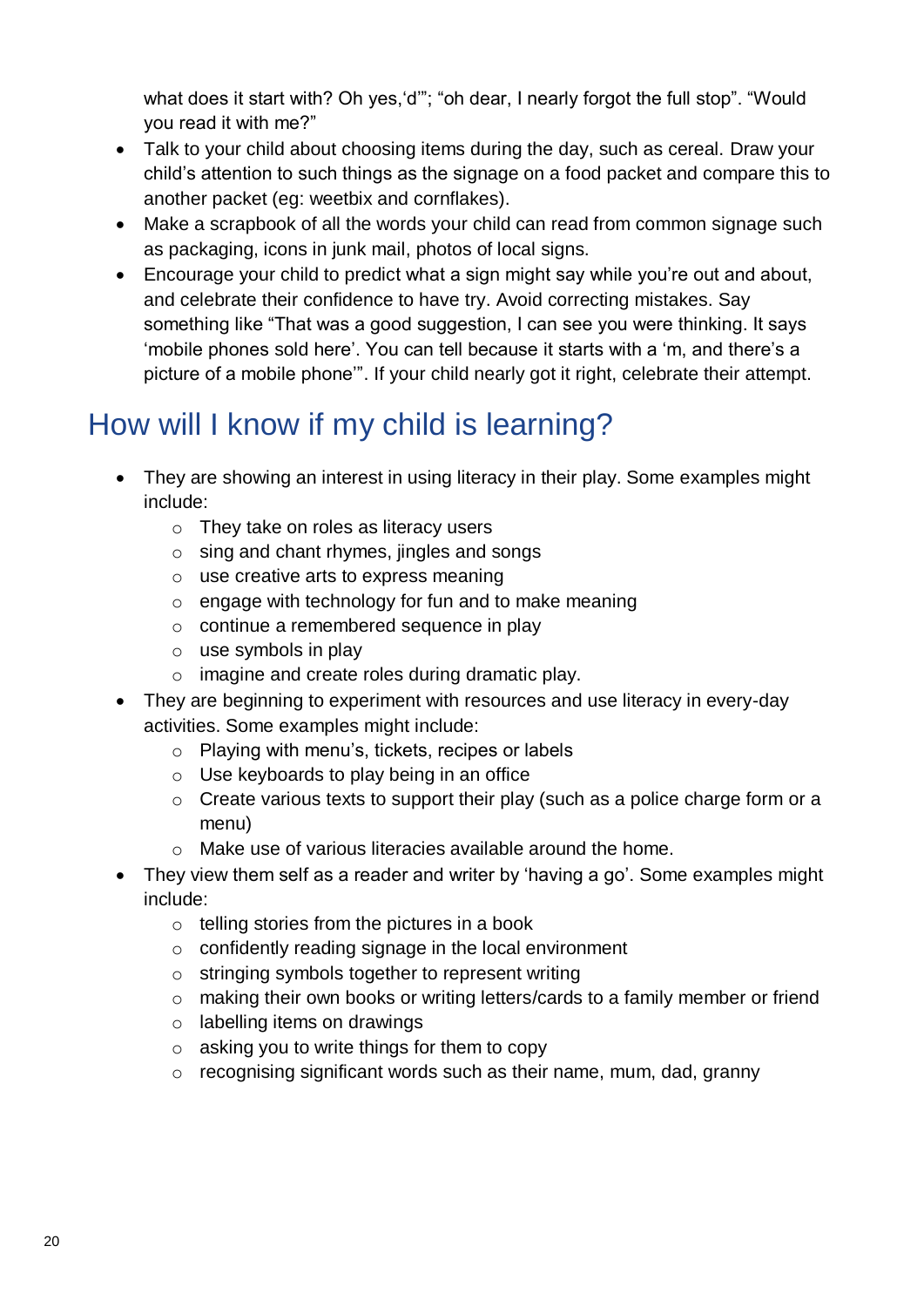### Tips for learning at home

Try to follow your child's lead as much as possible and allow your child choice about which play experiences and activities, they want to participate in

Give you child as much or as little time as they need for each learning experience

Provide your child with uninterrupted play time where possible

Support your child when they ask or show signs that they need help with their task

Offer praise and encouragement for any learning attempts, even if they don't get it quite right

Engage in discussion with your child about their play and what they are learning

It doesn't matter if the suggested experiences don't go according to plan, allow your child to lead the play and learning

### Story time: The noisy, noisy farm

#### **View the story**

- Open the story on youtube: https://www.youtube.com/watch?v=9OWMRmQ6wTA
- Enjoy the story.
- Read the story with your child. Encourage them to quess what will be on the next page, make the noises sound interesting and encouraging them to make the noises too.

- Make your own book of the sounds you hear in your environment. Help your child to illustrate it and ask them to tell you what to write. Encourage your child to add their own writing to the book (you could also use photos from around your house/locality and print these for the book)
- Make a farm with blocks and plastic animals. Use the blocks for fences or buildings. Place the same animals within the fences and buildings. Make up labels for the animals and place them with the corresponding animal. Read the labels with your child. If they are interested, draw their attention to the sounds in the words.
- Make a dice or cards with animal characters pictured. Roll the dice and enact the noise and actions of the animal. (see next page for larger version)